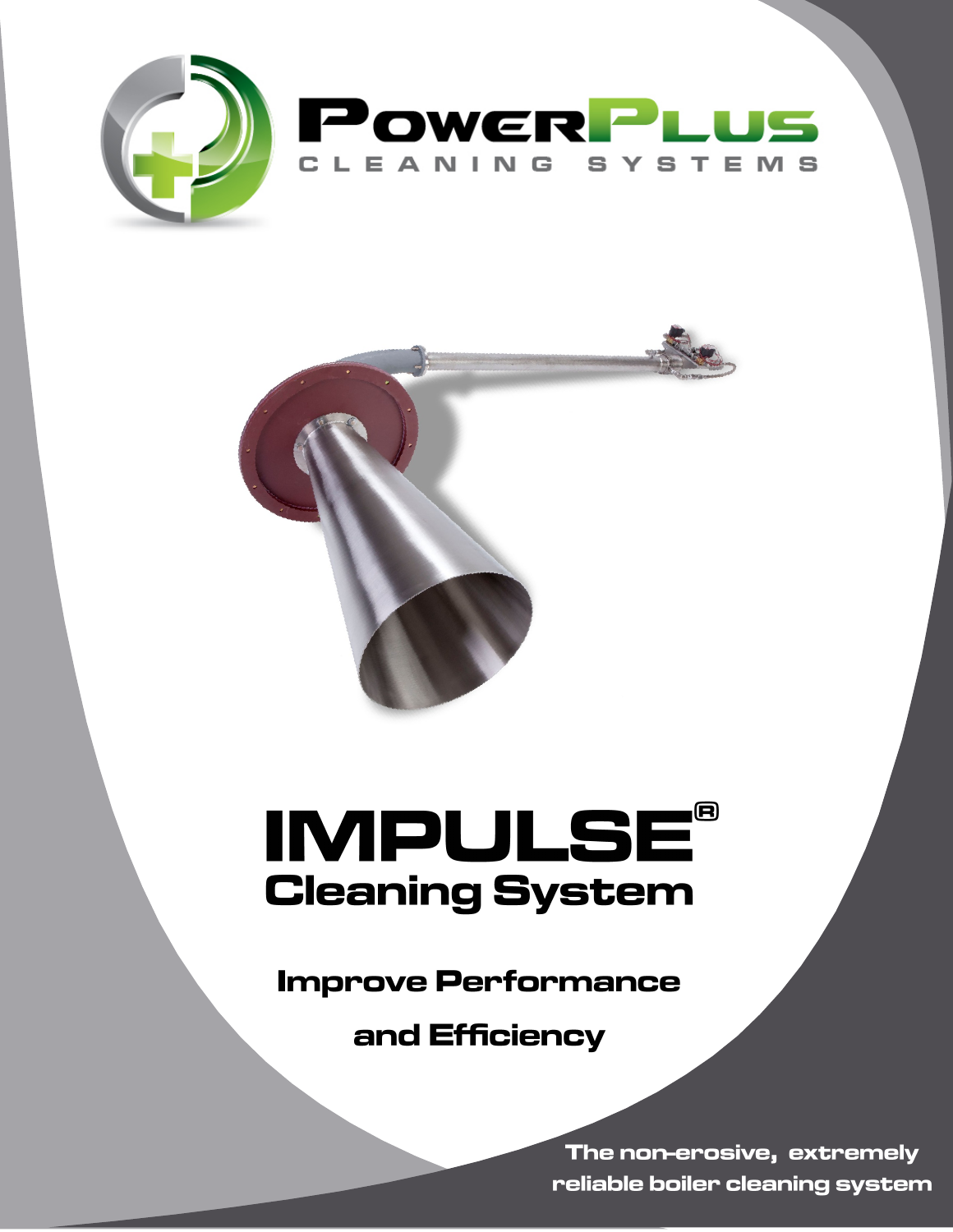## **IMPULSE Cleaning System**

## What it Does

The IMPULSE Cleaner mixes ethylene gas and air and ignites it to create a detonation, the shockwave created provides the motive force needed to effectively clean ash deposits from the outside of the boiler tubes.

The IMPULSE Cleaning System operates on-line, and uses a series of controlled and repeated shockwaves to proactively dislodge buildup from heat transfer surfaces.

While powerful, the IMPULSE Cleaning System will not damage or erode heat transfer surfaces. It's also virtually maintenance free.

Buildup, fouling and slagging of heat transfer surfaces can cause tubes to become insulated with particulate. This diminishes convective heat transfer, resulting in reduced efficiency, and requires more fuel to maintain steam output. The powerful IMPULSE Cleaning System can be used with, or potentially replace, alternative cleaning systems like sootblowers, which need frequent and costly maintenance.

The IMPULSE Cleaning System, by PowerPlus Cleaning Systems, enhances boiler operation and minimizes high maintenance expenses associated with other cleaning methods.

#### **This revolutionary technology offers significant advantages over traditional cleaning methods such as:**

#### Soot blowing

- Water Cannons
- Sonic Cleaning
- Blasting
- High-pressure water washing

## **How it Works**

Using groundbreaking jet propulsion technology, impulses form in a controlled, pulsed manner to direct cleaning waves at surfaces where debris has collected.

The cleaning cycle results from a complex process  $-$  but it's fully managed by a simple, automated control system.

Here's how the cleaning cycle works:

- Each burst delivers fuel and air to the combustion chamber
- The mixture ignites and accelerates from subsonic to supersonic Mach 5 speeds
- A supersonic impulse exits the IMPULSE cleaner and travels into the boiler for cleaning
- This process repeats up to 2 times per second
- The strength and frequency of operation is adjustable, depending on the application

The shockwave passes around obstructions , encompassing problem areas, which are typically unreachable by traditional cleaning methods.

**The result?** Fewer unplanned outages, lower operational costs, optimized heat transfer efficiency and increased performance.

#### **Can Your Sootblower Do That?**

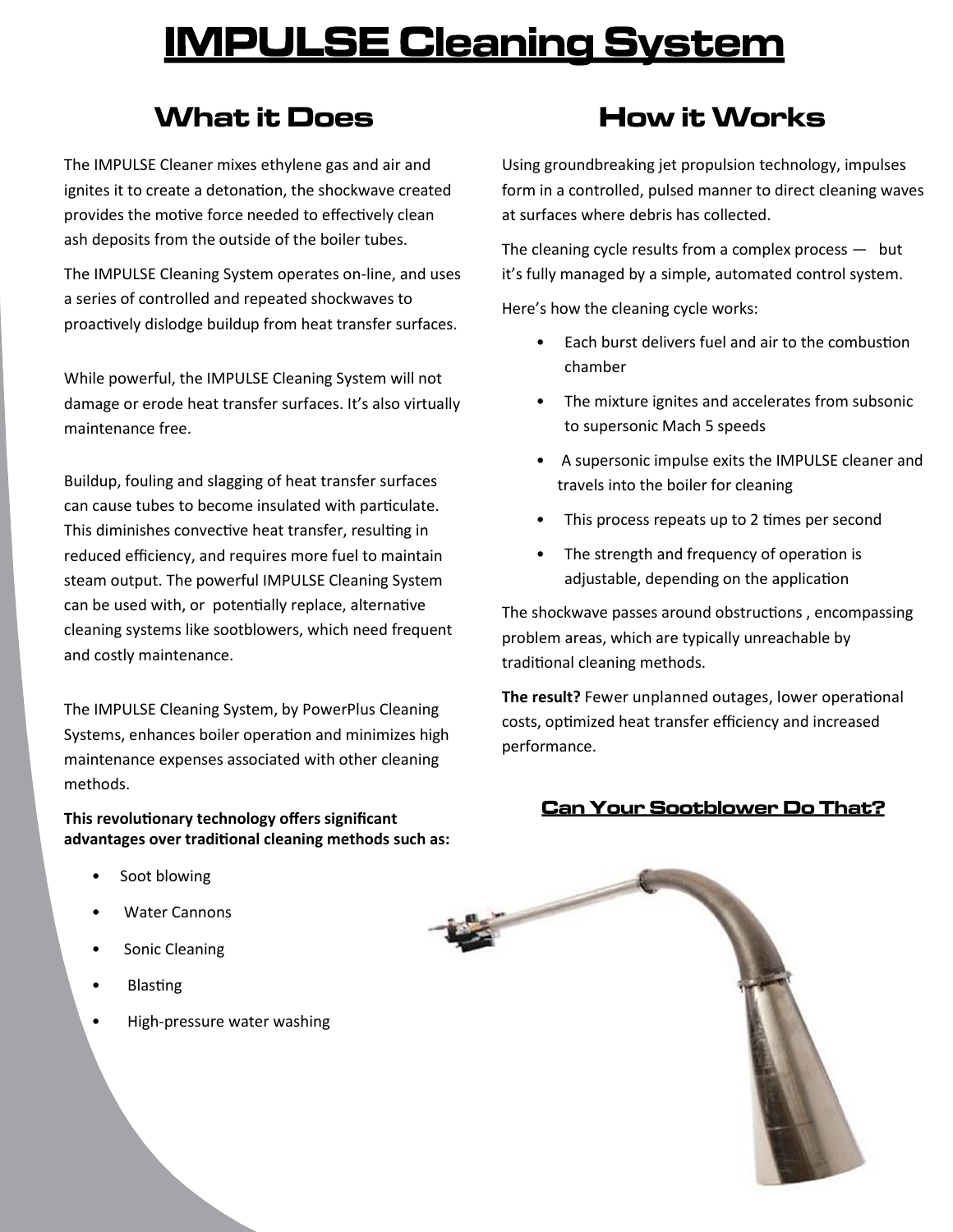## **Specifications**

#### **Controller:**

| <b>External Dimensions</b> | $~14''$ x 12" x 8" (~35.5 cm x 30.5 cm x 20 cm) |  |
|----------------------------|-------------------------------------------------|--|
| Weight                     | 23 lb. (10.4 kg)                                |  |
| <b>Input Voltage</b>       | 120/240 VAC                                     |  |
| <b>Input Frequency</b>     | 50/60 Hz                                        |  |
| <b>Input Current</b>       | 0.9 Amps @ 240 VAC/1.8 Amps @ 120 VAC           |  |

#### **Controller Operating Parameters:**

| <b>Operating Temperature</b>      | 120° to 158° F (48.9° to 70° C)          |
|-----------------------------------|------------------------------------------|
| <b>Operating Humidity Maximum</b> | 90% Relative Humidity, non-condensing    |
| <b>Operating Altitude Range</b>   | 0-9842 ft. (0-3000 m)                    |
| <b>Storage Temperature Range</b>  | -68°F to 122°F (-20°C to 50°C)           |
| <b>Storage Humidity Range</b>     | 20-50% Relative Humidity, non-condensing |
| <b>Storage Altitude Range</b>     | 0-9842 ft. (0-3000 m)                    |



### **IMPULSE System Operational Specifications:**

| Frequency of cleaning cycle      | Typically every 30 minutes to 2 hours                   |
|----------------------------------|---------------------------------------------------------|
| # of impulses per cleaning cycle | 20 bursts typ. (Can be programmed)                      |
| <b>Material</b>                  | <b>Stainless steel</b>                                  |
| <b>Max Operating Temperature</b> | 1800° F (982°C)                                         |
| Weight                           | 205 lbs. (93 kg)                                        |
| <b>Air Consumption</b>           | 100-120 SCFM @ 70-90 PSI<br>(47-57 l/s @ 4.83-6.21 bar) |